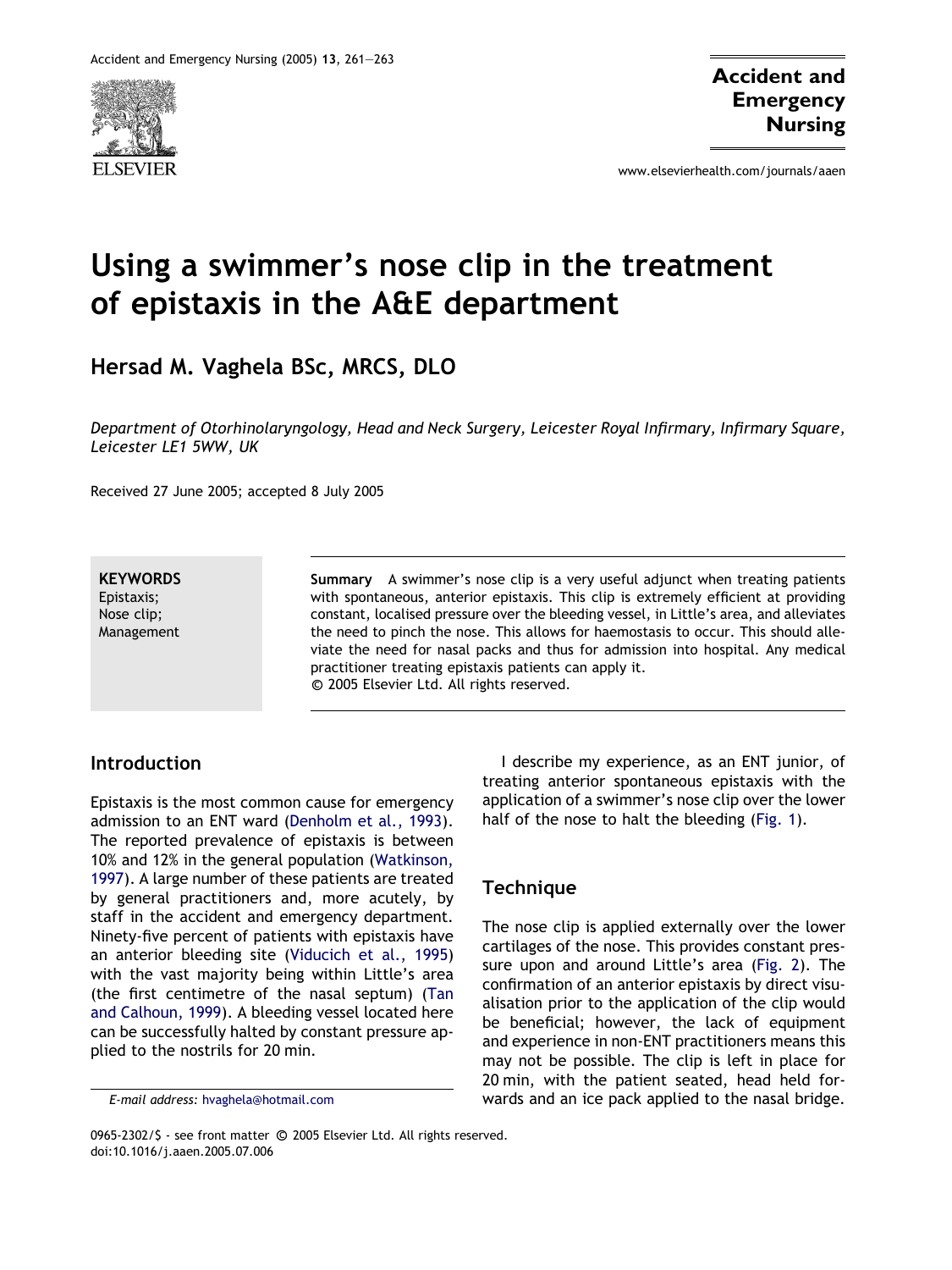<span id="page-1-0"></span>

Figure 1 A swimmer's nose clip, used by myself in the treatment of anterior epistaxis.

Once this position is adopted the patient is monitored with regular pulse and blood pressure recordings.

In the vast majority of epistaxis cases and all the anterior epistaxis cases, haemostasis had been achieved once the clip is removed. Failure to stop the epistaxis with this technique is an indication for referral to the ENT team for further management.

## **Discussion**

Prompt and appropriate first-line management of epistaxis is important to minimise patient morbidity and mortality. Simple pressure over the nares will achieve haemostasis in most cases of epistaxis ([Watkinson, 1997\)](#page-2-0) and in almost all anterior epistaxis ([Tan and Calhoun, 1999](#page-2-0)). The problem with 'pinching' the nose for 20 min is that it is difficult to maintain a constant adequate pressure at one location ([Turner, 1996\)](#page-2-0). The use of an assistant is better, however, this requires a member of staff to be engaged in this procedure for 20 min. The use of the nose clip alleviates the need for the patient or an assistant to apply compression and thus



Figure 2 The nose clip in position applying constant pressure over Little's area.

is more efficient. The clip may be applied by any A&E staff member or by paramedics quickly and simply.

Having used the clip for over 4 years as an ENT trainee, I have found it indispensable in the management of spontaneous anterior epistaxis both in haemodynamically stable and unstable patients.

Clips are not suitable for all patients with epistaxis. They are ineffective in traumatic epistaxis, bleeding not from Little's area, and patients with dermatological conditions on their nares. The clip is only available in one size and is thus not suitable for small children as their nose maybe too small to accommodate the nose clip comfortably. Some patients have commented at the clip causing discomfort if left on for more than 30 min, thus my recommendation of 20 min.

The clip is constructed of metal and rubber, and can be sterilised in the hospital's TSSU. At the cost of approximately £3 it is a very useful adjunct for the treatment of epistaxis by any practitioner. This simple and quick intervention should allow for epistaxis patients to be effectively treated by the A&E teams, thus reducing the number of patients requiring nasal packs and thereby hospital admission.